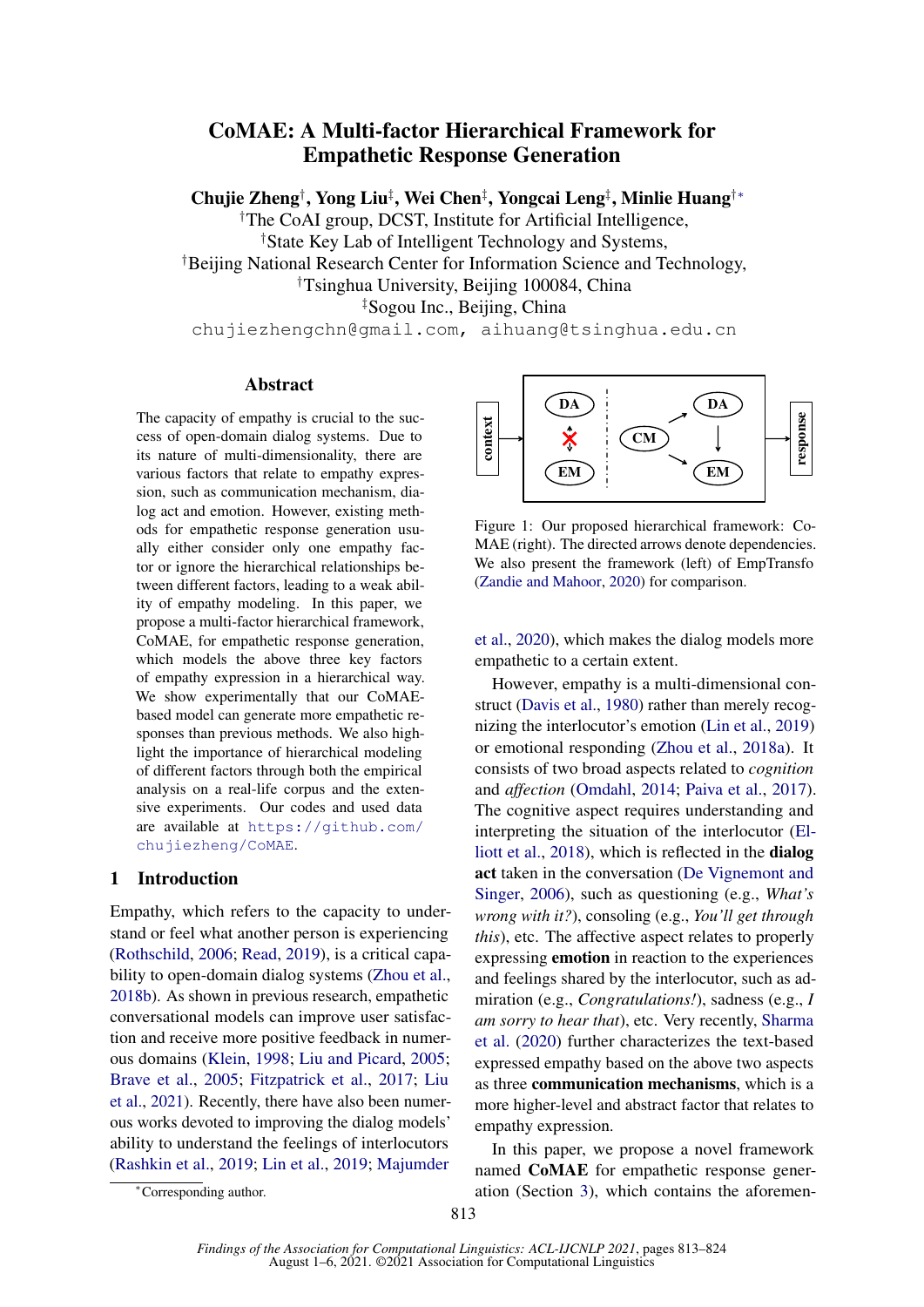tioned three key factors of empathy expression: Communication Mechanism (CM), dialog Act (DA) and Emotion (EM). Specifically, when model these empathy factors simultaneously, we adopt a hierarchical way instead of following previous works that treat multiple factors independently, such like EmpTransfo [\(Zandie and Mahoor,](#page-10-4) [2020\)](#page-10-4) that considers both DA and EM (see Figure [1](#page-0-0) for comparison). Such approaches hold the hypothesis that different factors are independent of each other, which is intuitively unreasonable. In fact, our empirical analysis (Section [4\)](#page-2-1) on a Reddit corpus [\(Zhong et al.,](#page-10-7) [2020\)](#page-10-7) shows that there are obvious hierarchical relationships between different factors, which confirms the soundness and necessity of hierarchical modeling.

We then devise a CoMAE-based model on top of the pre-trained language model GPT-2 [\(Radford](#page-10-8) [et al.,](#page-10-8) [2019\)](#page-10-8) (Section [5\)](#page-4-0), and compare the model performance with different combinations of empathy factors and hierarchical modeling. Automatic evaluation (Section [6.3\)](#page-5-0) shows that combining all the three factors hierarchically can achieve the best model performance. Manual evaluation (Section [6.4\)](#page-6-0) demonstrates that our model can generate more empathetic responses than previous methods. Extensive experiments (Section [6.5\)](#page-7-0) further highlight the importance of hierarchical modeling in terms of the selection and realization of empathy factors.

The contributions of this paper can be summarized in three folds:

- Based on the nature of multi-dimensionality of empathy expression, we propose a novel framework, CoMAE, for empathetic response generation. It hierarchically models three key factors of empathy expression: communication mechanism, dialog act and emotion.
- On top of GPT-2, we devise a CoMAEbased model. Experimental results show that our model can generate more empathetic responses than previous methods.
- We empirically analyze the necessity of hierarchical modeling, and highlight its importance especially in terms of the selection and realization of different empathy factors.

# 2 Related Work

#### 2.1 Factors Related to Empathy Expression

Empathy is a complex multi-dimensional construct [\(Davis et al.,](#page-9-6) [1980\)](#page-9-6) which consists of two broad aspects related to *cognition* and *affection* [\(Omdahl,](#page-9-7) [2014;](#page-9-7) [Paiva et al.,](#page-9-8) [2017\)](#page-9-8). As shown in Section [1,](#page-0-1) the two aspects are reflected in the dialog act (DA) taken and the emotion (EM) expressed in the conversation respectively.

Based on the theoretical definition of empathy, [Sharma et al.](#page-10-6) [\(2020\)](#page-10-6) characterize the text-based expressed empathy as 3 communication mechanisms (CM): emotional reaction (ER) (e.g., *I feel really sad for you*), interpretation (IP) (e.g., *This must be terrifying*, *I also have similar situations*), and exploration (EX) (e.g., *Are you still feeling alone now?*).<sup>[1](#page-1-0)</sup> These communication mechanisms are also applied in the recently proposed task of empathetic rewriting [\(Sharma et al.,](#page-10-9) [2021\)](#page-10-9).

Besides, [Zhong et al.](#page-10-7) [\(2020\)](#page-10-7) propose that persona, which refers to the social face an individual presents to the world [\(Jung,](#page-9-11) [2016\)](#page-9-11), has been shown to be highly correlated with personality [\(Leary and](#page-9-12) [Allen,](#page-9-12) [2011\)](#page-9-12), which in turn influences empathy expression [\(Richendoller and Weaver III,](#page-10-10) [1994;](#page-10-10) [Costa](#page-9-13) [et al.,](#page-9-13) [2014\)](#page-9-13). While [Zhong et al.](#page-10-7) [\(2020\)](#page-10-7) do not explain the explicit connection between persona and empathy expression, they suggest that different speakers may have different "styles" for expressing empathy.

#### 2.2 Empathetic Response Generation

In the past years, empathetic response generation has attracted much research interest [\(Rashkin](#page-10-3) [et al.,](#page-10-3) [2019;](#page-10-3) [Lin et al.,](#page-9-4) [2019;](#page-9-4) [Majumder et al.,](#page-9-5) [2020;](#page-9-5) [Zandie and Mahoor,](#page-10-4) [2020;](#page-10-4) [Sun et al.,](#page-10-11) [2021\)](#page-10-11). [Rashkin et al.](#page-10-3) [\(2019\)](#page-10-3) suggest that dialog models can generate more empathetic responses by recognizing the interlocutor's emotion. [Lin et al.](#page-9-4) [\(2019\)](#page-9-4) propose to design a dedicated decoder to respond each emotion of the interlocutor, which makes the generation process more interpretable. [Majumder](#page-9-5) [et al.](#page-9-5) [\(2020\)](#page-9-5) adopt the idea of emotional mimicry [\(Hess and Fischer,](#page-9-14) [2014\)](#page-9-14) to make the generated responses more empathetic. Inspired by the advances in generative pre-trained language models [\(Rad](#page-10-12)[ford et al.,](#page-10-12) [2018,](#page-10-12) [2019\)](#page-10-8), EmpTransfo [\(Zandie and](#page-10-4) [Mahoor,](#page-10-4) [2020\)](#page-10-4) uses GPT [\(Radford et al.,](#page-10-12) [2018\)](#page-10-12) to generate empathetic responses.

Unlike previous works that only consider the EM factor in empathy modeling, EmpTransfo takes both DA and EM into account. The fundamental

<span id="page-1-0"></span> $<sup>1</sup>$ As shown in [\(Sharma et al.,](#page-10-6) [2020\)](#page-10-6), the three communica-</sup> tion mechanisms can be properly combined in one utterance. We refer the readers to their original paper for more details about the three communication mechanisms.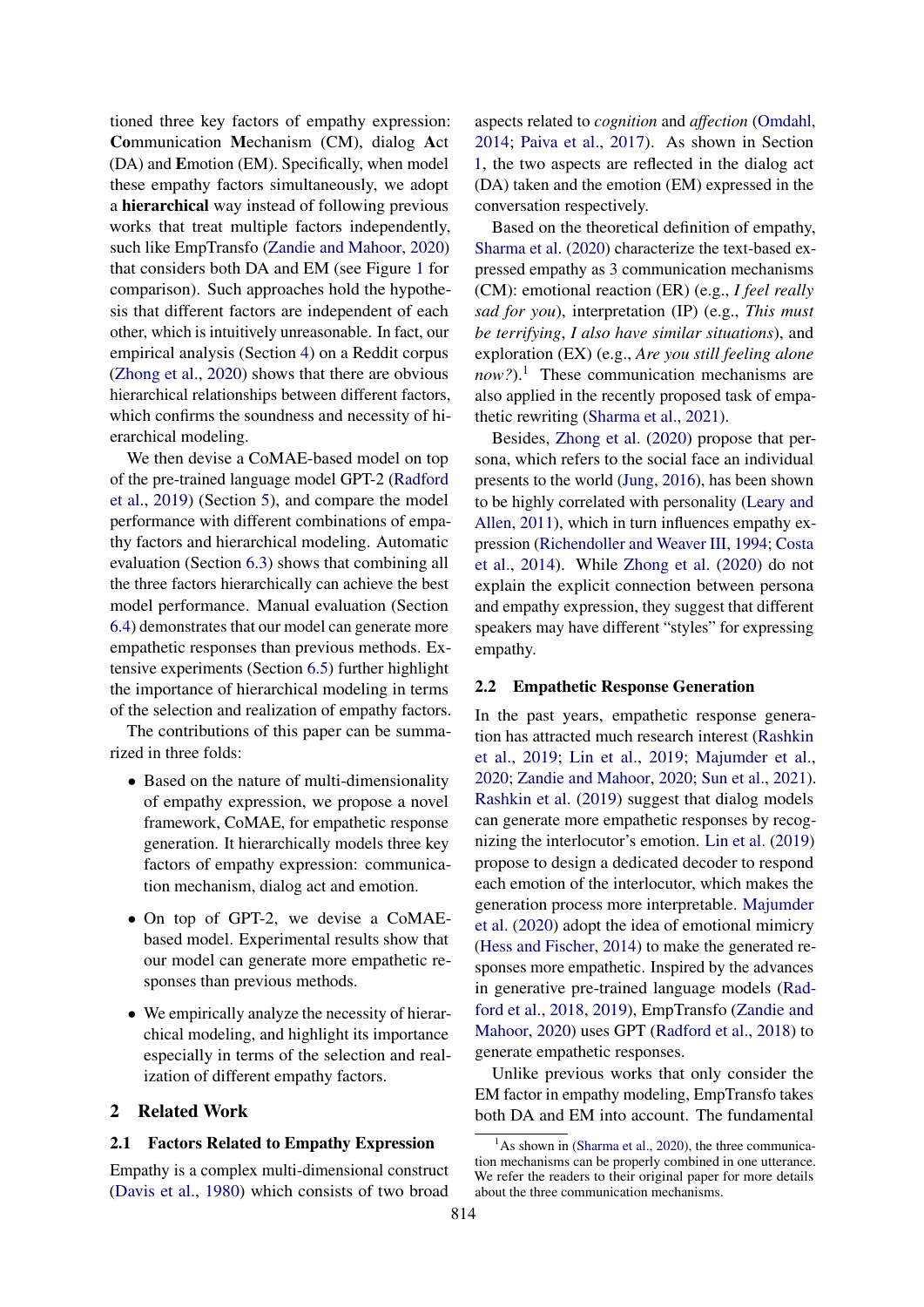difference of EmpTransfo from our work lies in two points: (1) our work further considers communication mechanism in modeling empathy, and (2) we analyze and explore in depth the importance of hierarchically modeling of these empathy factors.

## <span id="page-2-0"></span>3 CoMAE Framework and Formulation

Our proposed CoMAE framework is shown in Figure [1.](#page-0-0) CoMAE uses CM as a high-level factor that provides a coarse-grained guidance for empathy expression, and then takes DA and EM to achieve the fine-grained realization. Formally, given the context x, CoMAE divides the generation of the empathetic response  $y$  into four steps: (1) predict CM  $C_y$  conditioned on the context, (2) predict DA  $A_y$  conditioned on both the context and CoM, (3) predict EM  $E_y$  based on all the conditions, and (4) generate the final response  $y$ . The whole process is formulated as Equation [1:](#page-2-2)

$$
\mathbb{P}(y, C_y, A_y, E_y|x) = \mathbb{P}(y|x, C_y, A_y, E_y) \cdot (1)
$$

$$
\mathbb{P}(E_y|x, C_y, A_y) \mathbb{P}(A_y|x, C_y) \mathbb{P}(C_y|x).
$$

Note that EM is conditioned on DA, because we intuitively think the expressed emotion is the effect rather than the cause of taking some dialog act. In the other words, one may not adopt the dialog act just for the purpose of expressing some emotion. Hence, realizing the emotion expression as expected is also important in our task, which is the motivation of that we analyze the realization of different factors in Section [6.5.](#page-7-0)

It is also worth noting that while CoMAE only contains the three factors, such hierarchical framework can be naturally extended to more factors that relate to empathy expression. For instance, [Zhong et al.](#page-10-7) [\(2020\)](#page-10-7) suggest that persona plays an important role in empathetic conversations. Due to that persona may contain the information about the speaker's style of adopting DA or expressing EM, when integrating persona into empathetic response generation, being conditioned on DA and EM may lead to better performance.

# <span id="page-2-1"></span>4 Data Preparation and Analysis

While no empathetic conversation corpora provide annotations of diverse empathy factors, there are abundant publicly available resources that make automatic annotation feasible. In this section, we first introduce our used corpus and the resources and tools used in automatic annotation, then we show

our empirical analysis to verify the hierarchical relationships between different empathy factors.

## 4.1 Corpus

[Zhong et al.](#page-10-7) [\(2020\)](#page-10-7) propose a large-scale empa-thetic conversation corpus<sup>[2](#page-2-3)</sup> crawled from Reddit. It has two different domains: Happy and Offmychest. The posts in the Happy domain mainly have positive sentiments, while those in the Offmychest domain are usually negative. We adopted their corpus for study for two major reasons: (1) the corpus is real-life, scalable and naturalistic rather than acted [\(Rashkin et al.,](#page-10-3) [2019\)](#page-10-3), and (2) the manual annotation in [\(Zhong et al.,](#page-10-7) [2020\)](#page-10-7) shows that most of the last responses are empathetic (73% and 61% for Happy and Offmychest respectively).

# 4.2 Annotation Resources

<span id="page-2-2"></span>**Communication Mechanism**  $(CM)^3$  $(CM)^3$  [Sharma](#page-10-6) [et al.](#page-10-6) [\(2020\)](#page-10-6) provide two corpora annotated with CM: TalkLife (<talklife.co>) and Reddit (<reddit.com>), while only the latter is publicly accessible and we thus used the Reddit part. Note that in their original paper, each mechanism is differentiated as three classes of "no", "weak", or "strong". Due to the unbalanced distribution of three classes, we merged "weak" and "strong" into "yes". Finally, we differentiated each mechanism as two classes: "no" or "yes".

**Dialog Act**  $(DA)^4$  $(DA)^4$  [Welivita and Pu](#page-10-13) [\(2020\)](#page-10-13) propose a taxonomy of DA (referred as "intent" in the original paper) for empathetic conversations. They first annotate 15 initial types of DA on the ED corpus [\(Rashkin et al.,](#page-10-3) [2019\)](#page-10-3), and finally obtain 8 high-frequency types of DA with other types merged as others (8+others), which are shown in Figure [2.](#page-3-0)

**Emotion**  $(EM)^5$  $(EM)^5$  We considered the taxonomy proposed in [\(Demszky et al.,](#page-9-15) [2020\)](#page-9-15), which contains 27 emotions and a neutral one, because: (1) it has a wide coverage of emotion categories with clear definitions, and (2) the annotated corpus is large-scale and also crawled from Reddit. However, we noted that the original emotion distribution is unbalanced and the too fine-grained taxonomy may lead to the sparsity of partial emotions. Considering the task

<span id="page-2-4"></span><span id="page-2-3"></span><sup>2</sup><https://github.com/zhongpeixiang/PEC> <sup>3</sup>[https://github.com/behavioral-data/](https://github.com/behavioral-data/Empathy-Mental-Health) [Empathy-Mental-Health](https://github.com/behavioral-data/Empathy-Mental-Health)

<span id="page-2-5"></span><sup>4</sup>[https://github.com/anuradha1992/](https://github.com/anuradha1992/EmpatheticIntents)

<span id="page-2-6"></span>[EmpatheticIntents](https://github.com/anuradha1992/EmpatheticIntents) <sup>5</sup>[https://github.com/google-research/](https://github.com/google-research/google-research/tree/master/goemotions)

[google-research/tree/master/goemotions](https://github.com/google-research/google-research/tree/master/goemotions)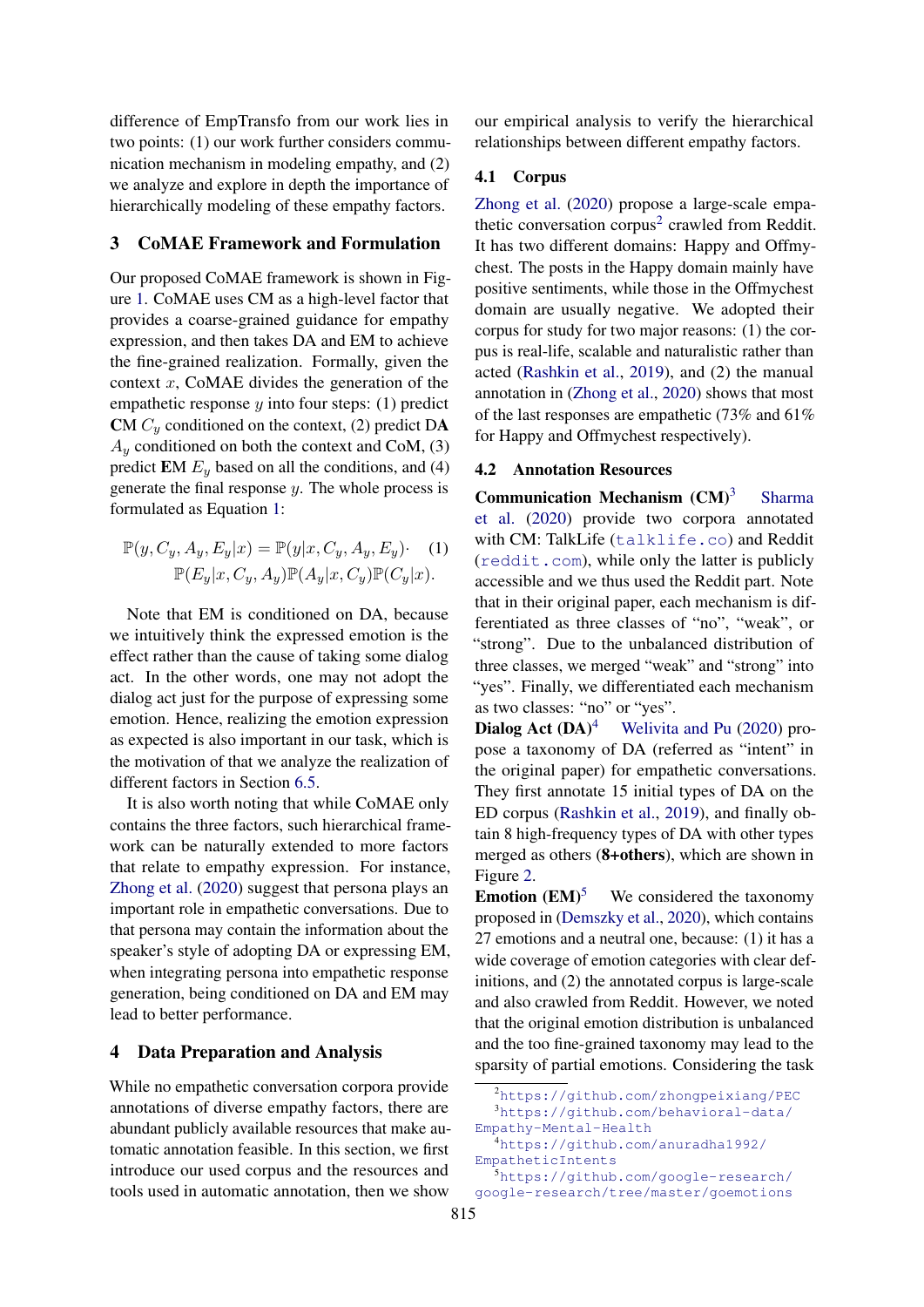<span id="page-3-2"></span>

| <b>Classifiers</b> |        |                             |      | Corpora # classes Acc F1-macro |
|--------------------|--------|-----------------------------|------|--------------------------------|
| <b>CM-ER</b>       | Reddit | 2                           | 81.2 | 76.9                           |
| <b>CM-IP</b>       | Reddit | $\mathcal{D}_{\mathcal{L}}$ | 85.7 | 85.7                           |
| <b>CM-EX</b>       | Reddit | $\mathcal{D}_{\mathcal{L}}$ | 96.4 | 92.5                           |
| DA                 | ED     | 9                           | 92.0 | 87.8                           |
| EМ                 | Reddit | 10                          | 60.5 | 60.4                           |

Table 1: Performance of the classifiers. "ED" refers to the corpus of EMPATHETICDIALOGUES [\(Rashkin](#page-10-3) [et al.,](#page-10-3) [2019\)](#page-10-3).

scenario of empathetic conversation, we adopted the clustering results in [\(Demszky et al.,](#page-9-15) [2020\)](#page-9-15) and modified the original taxonomy as 9 emotions and a neutral one (9+neutral), which are also shown in Figure [2.](#page-3-0) We show the mapping between our adopted emotions and the original emotions in Appendix [A.](#page-11-0)

## <span id="page-3-5"></span>4.3 Classifiers

We fine-tuned the  $RoBERTa<sup>6</sup>$  $RoBERTa<sup>6</sup>$  $RoBERTa<sup>6</sup>$  [\(Liu et al.,](#page-9-16) [2019\)](#page-9-16) classifiers for CM, DA and EM, whose performance is summarized in Table [1.](#page-3-2) They all achieve reasonable performance, ensuring the quality of automatic annotation.

However, we noted that the source domain [\(Rashkin et al.,](#page-10-3) [2019\)](#page-10-3) of the DA classifier is different from the target domain (Reddit). To verify the quality of DA annotation, we recruited three workers from Amazon Mechanical Turk to judge whether the utterance is consistent with the annotated DA. From the utterances that are not annotated with "others", we randomly sampled 25 utterances for each DA (totally 200) to avoid the impact of unbalanced distribution. Finally, the ratio of being judged as consistent is 0.78 with Fleiss' Kappa  $\kappa = 0.621$  [\(Fleiss,](#page-9-17) [1971\)](#page-9-17), which indicates substantial agreement ( $0.6 < \kappa < 0.8$ ) and that the automatic annotation of DA is also reliable.

## 4.4 Data Filtering and Annotation

Following the original data split of [\(Zhong et al.,](#page-10-7) [2020\)](#page-10-7), we first filtered those conversations where there are more than two speakers (about 15%) to ensure that the last utterance is related to the post. We used the aforementioned classifiers to automatically annotate each utterance with DA and EM, and annotate each final response additionally with CM. We found that the last responses that are not annotated with any CM are more likely to

<span id="page-3-0"></span>

Figure 2: Heat maps of the conditional distributions between the three empathy factors. The orange / red / blue maps are the distributions of DA / EM / EM conditioned on CM / CM / DA respectively.

be non-empathetic, thus we filtered the conversations containing such responses (about 40%). Finally, the sizes of Train / Valid / Test-Happy / Test-Offmychest are 125,963 / 16,371 / 11,136 / 6,413 respectively. We show the detailed statistics of automatic annotation in Appendix [B.](#page-11-1)

#### <span id="page-3-4"></span>4.5 Analysis

In order to verify the hierarchical relationships between the three factors, we counted the distribution frequency of each  $(X, Y)^7$  $(X, Y)^7$  pair, where  $(X, Y)$ is one of the three factor pairs: (CM, DA), (CM, EM), (DA, EM). We approximated the statistical frequency of  $(X, Y)$  as their joint probability distribution  $\mathbb{P}(X, Y)$ . We then normalized  $\mathbb{P}(X, Y)$ along the  $X$  dimension to obtain the conditional distribution of Y given  $X: \mathbb{P}(Y|X)$ .

Figure [2](#page-3-0) shows the heat maps of the conditional distributions of the three factor pairs. The heat maps reveal obvious patterns of the occurrence of  $Y$  given  $X$ . For instance, when one adopts the DA *encouraging*, he usually expresses the EM *caring* instead of *approval* or *joy*. If one expresses empathy with the CM *exploration (EX)*, he almost always adopts the DA *questioning* and expresses the EM *surprise*. Hence, considering the hierarchical relationships between different empathy factors is reasonable and natural, and is also necessary for better empathy modeling.

<span id="page-3-1"></span><sup>6</sup><https://huggingface.co/roberta-base>

<span id="page-3-3"></span> $7X$  or Y is the random variable that represents CM, DA, or EM.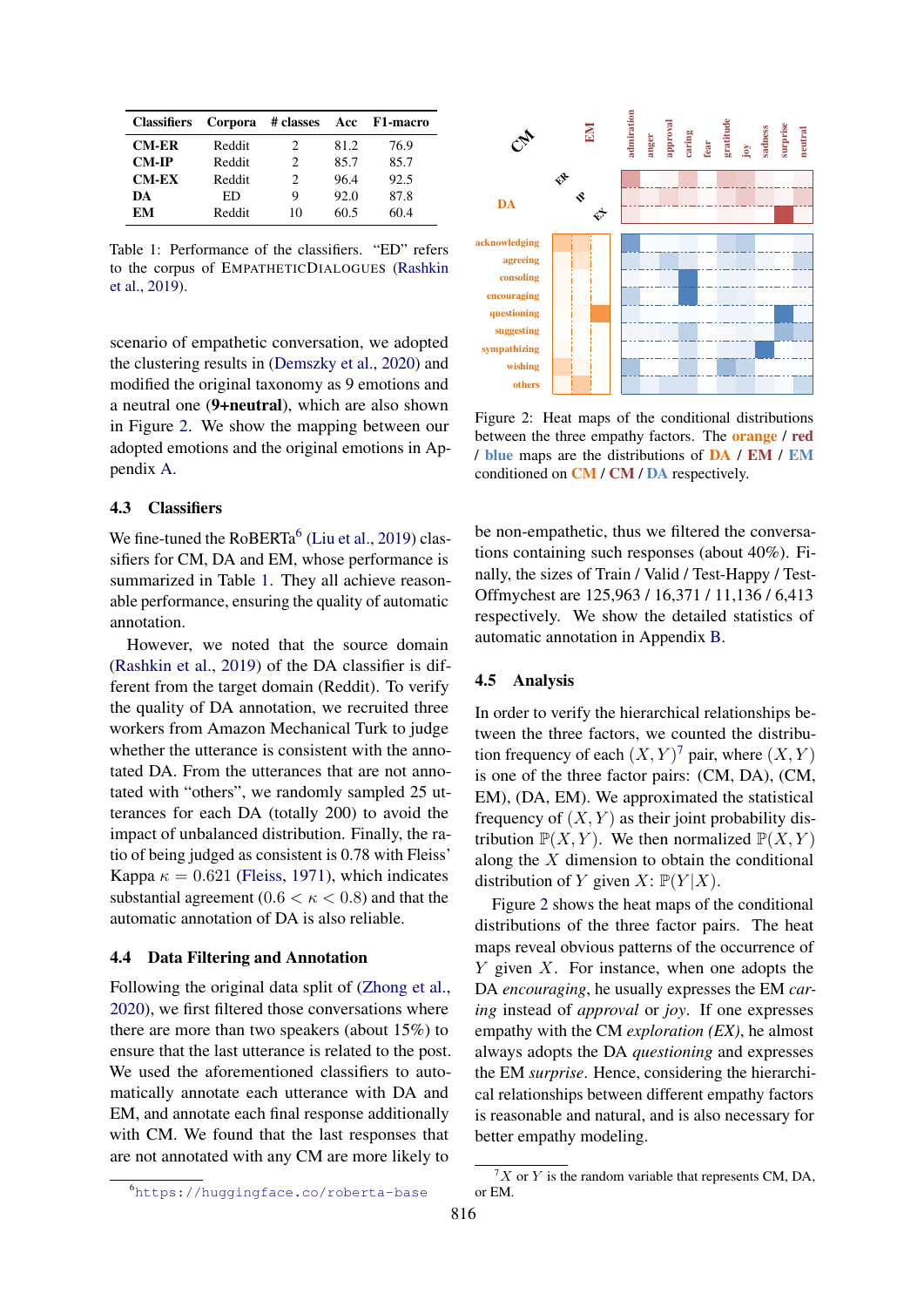<span id="page-4-1"></span>

Figure 3: The overall architecture of our CoMAEbased model. The position and speaker embeddings are omitted for simplicity. The orange dashed block denotes the output hidden state at the last position of the context.

## <span id="page-4-0"></span>5 Methodology

## <span id="page-4-8"></span>5.1 Model Architecture

Our devised CoMAE-based model uses GPT-2 as the backbone [\(Radford et al.,](#page-10-8) [2019\)](#page-10-8). The overall architecture is shown in Figure [3.](#page-4-1)

Firstly, our model takes the dialog context  $x$ as input. The context  $x$  is the concatenation of history utterances:  $x = (u_1, u_2, \dots, u_N)$ , where  $N$  is the length of dialog history. Any two adjacent utterances are also separated by the special token [EOS]. Each history utterance  $u_i$  contains a sequence of tokens:  $u_i = (u_{i,1}, u_{i,2}, \dots, u_{i,l_i}),$ where  $l_i$  is the length of  $u_i$ . Each utterance  $u_i$  is labeled with the corresponding speaker  $k_{u_i} \in \{0, 1\}$ (only 2 speakers). We denote the annotated DA and EM of each utterance  $u_i$  as  $A_{u_i} \in [0, 9)$ and  $E_{u_i} \in [0, 10)$  respectively. Suppose that the token id and the position id of  $u_{i,j}$  are denoted as  $w_{u_{i,j}} \in [0, |\mathcal{V}|)$  (V is the vocabulary) and  $p_{u_{i,j}} \in [0, 1024)$  (the maximum input length is 1024) respectively, the representation of each token  $u_{i,j}$  is the summation of the following embeddings:

$$
e_{u_{i,j}} = M_W \left[ w_{u_{i,j}} \right] + M_P \left[ p_{u_{i,j}} \right] +
$$
  

$$
M_K \left[ k_{u_i} \right] + M_A \left[ A_{u_i} \right] + M_E \left[ E_{u_i} \right],
$$
 (2)

where  $M_W \in \mathbb{R}^{|\mathcal{V}|\times d}, M_P \in \mathbb{R}^{1024 \times d}, M_K \in$  $\mathbb{R}^{2 \times d}, \bm{M}_A \in \mathbb{R}^{9 \times d}, \bm{M}_E \in \mathbb{R}^{10 \times d}$  denote the embedding matrices of word, position, speaker, DA and EM respectively, and [·] denotes the indexing operation. We denote the output hidden states after feeding x into the model as  $H_x \in \mathbb{R}^{l_x \times d}$ , where  $l_x$ is the total length of context  $x$ .

Next, we use the hidden state at the last position of the context,  $h_x = H_x[-1] \in \mathbb{R}^d$ , to hierarchically predict the CM, DA and EM of the target response. We first separately predict<sup>[8](#page-4-2)</sup>

 $\widehat{C}_{y}^{(i)} \in \{0,1\}$  for each  $i \in \{\text{ER}, \text{IP}, \text{EX}\},$  which indicates whether to adopt the CM i:

<span id="page-4-6"></span><span id="page-4-4"></span>
$$
\mathbf{h}_{C}^{(i)} = \mathbf{F}_{C}^{(i)} \left( \mathbf{h}_{x} \right) \in \mathbb{R}^{d}, \qquad (3)
$$
\n
$$
\widehat{C}_{y}^{(i)} \sim \mathbb{P} \left( C_{y}^{(i)} \middle| x \right) = \operatorname{softmax} \left( \mathbf{M}_{C}^{(i)} \mathbf{h}_{C}^{(i)} \right),
$$
\n
$$
\widehat{C}_{y} = \left( \widehat{C}_{y}^{(\text{ER})}, \widehat{C}_{y}^{(\text{IP})}, \widehat{C}_{y}^{(\text{EX})} \right),
$$
\n
$$
\mathbf{e}_{\widehat{C}_{y}} = \sum_{i \in \{\text{ER}, \text{IP}, \text{EX}\}} \mathbf{M}_{C}^{(i)} \left[ \widehat{C}_{y}^{(i)} \right], \qquad (4)
$$

where each  $\mathbf{F}_C^{(i)}$  $C^{(i)}$  is a non-linear layer activated with  $\tanh$ , and each  $M_C^{(i)} \in \mathbb{R}^{2 \times d}$  denotes the embedding matrix of the CM  $i \in \{ER, IP, EX\}$ . Based on the context x and the predicted CMs  $\widehat{C}_y$ , we next predict DA:

<span id="page-4-7"></span>
$$
\boldsymbol{h}_A = \mathbf{F}_A \left( \left[ \boldsymbol{h}_x; \boldsymbol{e}_{\widehat{C}_y} \right] \right) \in \mathbb{R}^d, \tag{5}
$$

<span id="page-4-3"></span>
$$
\widehat{A}_y \sim \mathbb{P}\left(A_y \middle| x, \widehat{C}_y\right) = \text{softmax}\left(\boldsymbol{M}_A \boldsymbol{h}_A\right), \tag{6}
$$

where  $[\cdot; \cdot]$  denotes vector concatenation and  $\mathbf{F}_A$  is a non-linear layer. Note that we share the parameters of DA embeddings with the classification head (Equation [6\)](#page-4-3), which is consistent with the way in GPT-2 [\(Radford et al.,](#page-10-8) [2019\)](#page-10-8) where the parameters of word embeddings are shared with the LM head (Equation [10\)](#page-5-1). EM is predicted similarly but conditioned additionally on the predicted DA  $A_y$ :

<span id="page-4-5"></span>
$$
\boldsymbol{h}_{E} = \mathbf{F}_{E} \left( \left[ \boldsymbol{h}_{x}; \boldsymbol{e}_{\widehat{C}_{y}}; \boldsymbol{M}_{A} \left[ \widehat{A}_{y} \right] \right] \right) \in \mathbb{R}^{d}, \qquad (7)
$$

$$
\widehat{E}_{y} \sim \mathbb{P} \left( E_{y} \left| x, \widehat{C}_{y}, \widehat{A}_{y} \right. \right) = \operatorname{softmax} \left( \boldsymbol{M}_{E} \boldsymbol{h}_{E} \right), \qquad (8)
$$

where  $F_E$  is also a non-linear layer.

Finally, we add all the factors to obtain the fused embedding  $e_{\text{COMAE}}$  that controls the empathy expression of the response:

$$
\boldsymbol{e}_\text{COMAE} = \boldsymbol{e}_{\widehat{C}_y} + \boldsymbol{M}_A \left[ \widehat{A}_y \right] + \boldsymbol{M}_E \left[ \widehat{E}_y \right].
$$

The embedding of each input token  $\hat{y}_t$  in the response is as follows:

$$
\boldsymbol{e}_{\widehat{y}_t} = \boldsymbol{M}_W \left[ w_{\widehat{y}_t} \right] + \boldsymbol{M}_P \left[ p_{\widehat{y}_t} \right] + \qquad (9) \boldsymbol{M}_K \left[ k_y \right] + \boldsymbol{e}_{\text{COMAE}}.
$$

Suppose that the output hidden state corresponding to  $\hat{y}_t$  is  $s_t$ , then we predict the next token  $\hat{y}_{t+1}$ 

<span id="page-4-2"></span><sup>&</sup>lt;sup>8</sup>In the mathematical notation used in this paper, we dis-

tinguish the ground truth value and the predicted value of a variable X with the symbols  $X^*$  and  $\hat{X}$  respectively.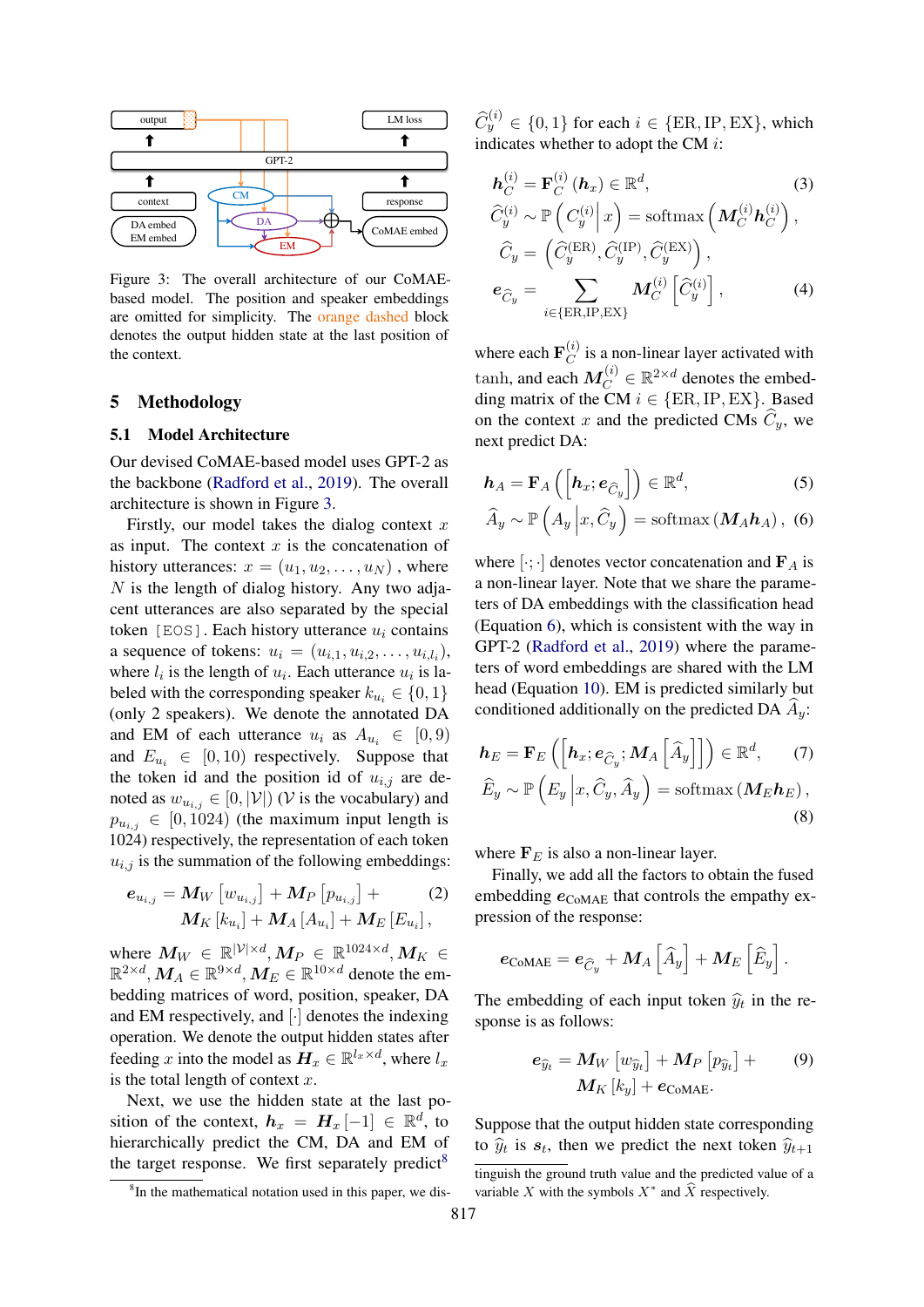through the LM head:

$$
\widehat{y}_{t+1} \sim \mathbb{P}\left(y_{t+1} \middle| \widehat{y}_{\leq t}; x, \widehat{C}_y, \widehat{A}_y, \widehat{E}_y\right) \qquad (10)
$$
\n
$$
= \text{softmax}\left(\mathbf{M}_W \mathbf{s}_t\right),
$$

where the parameters of the LM head are shared with the word embedding matrix  $M_W$ .

## <span id="page-5-7"></span>5.2 Training

The optimization object contains two parts. One part is the negative log likelihood loss  $\mathcal{L}_{\text{NLL}}$  of the target response:

$$
\mathcal{L}_{\text{NLL}} = -\frac{1}{l_y} \sum_{t=1}^{l_y} \ln \mathbb{P} \left( y_t^* \, \middle| \, y_{
$$

where  $l_y$  is the length of the golden response. The other part is the prediction losses of CM  $\mathcal{L}_C$ , DA  $\mathcal{L}_A$ , and EM  $\mathcal{L}_E$ :

$$
\mathcal{L}_C = -\sum_{i \in \{\text{ER}, \text{IP}, \text{EX}\}} \ln \mathbb{P}\left(C_y^{(i)*} \middle| x\right), \quad (11)
$$

$$
\mathcal{L}_A = -\ln \mathbb{P}\left(A_y^* \middle| x, C_y^*\right),\tag{12}
$$

$$
\mathcal{L}_E = -\ln \mathbb{P}\left(E_y^* \middle| x, C_y^*, A_y^* \right). \tag{13}
$$

The complete optimization object is the summation of the above losses:  $\mathcal{L} = \mathcal{L}_{\text{NLL}} +$  $\lambda$  ( $\mathcal{L}_C + \mathcal{L}_A + \mathcal{L}_E$ ), where  $\lambda$  is the weight of the prediction losses. We set  $\lambda$  to 1.0 in our experiments.

#### 5.3 Discussion

It is worth noting that the supervision signals of predictions (from Equation [11](#page-5-2) to [13\)](#page-5-3) combined with hierarchical modeling (from Equation [3](#page-4-4) to [8\)](#page-4-5) enable the model to establish the connections between the embeddings of the three factors. For instance, in Equation [6,](#page-4-3) the embedding matrix of DA,  $M_A$ , is multiplied with  $h_A$ , which explicitly contains the information of the embedding matrices of CM,  $M_C^{(i)}$  (Equation [4](#page-4-6) and [5\)](#page-4-7). The case of Equation [8](#page-4-5) is similar, where  $M_E$  is multiplied with  $\bm{h}_E$  that directly relates to  $\bm{M}_{C}^{(i)}$  and  $\bm{M}_{A}.$ 

Hence, consider two models where one uses hierarchical modeling and the other does not (predicting each factor separately). When the two models are fed with the same empathy factors, saying the triplet  $(C_y, A_y, E_y)$  is designated validly, we can expect that the former model has better performance than the latter one. This conjecture will be verified in the automatic evaluation (Section [6.3\)](#page-5-0).

## 6 Experiments

# <span id="page-5-1"></span>6.1 Compared Models

We investigated the model performance with different combinations of empathy factors and hierarchical modeling:

(1) Vanilla: the GPT-2 model directly fine-tuned on the corpus without adding any empathy factor;  $(2) + CM$ ,  $+DA$ ,  $+EM$ : the GPT-2 models equipped with one of the three factors;

(3) CM || DA, CM || EM, DA || EM, CM || DA || EM: the models equipped with two or all of the three factors, but predicting each factor separately without hierarchical modeling;

(4) CM  $\rightarrow$  DA, CM  $\rightarrow$  EM, DA  $\rightarrow$  EM, CM  $\rightarrow$  DA  $\rightarrow$  EM: the models that are similar to (3) but utilize the hierarchical relationships, where  $\rightarrow$ denotes dependency.

<span id="page-5-2"></span>Note that the baseline DA || EM is consistent with EmpTransfo<sup>[9](#page-5-4)</sup> [\(Zandie and Mahoor,](#page-10-4) [2020\)](#page-10-4), and  $CM \rightarrow DA \rightarrow EM$  is exactly our devised model described in Section [5.1.](#page-4-8)

#### 6.2 Implementation Details

<span id="page-5-3"></span>All the models were implemented with  $PyTorch^{10}$  $PyTorch^{10}$  $PyTorch^{10}$ [\(Paszke et al.,](#page-10-14) [2019\)](#page-10-14) and the Transformers library<sup>[11](#page-5-6)</sup> [\(Wolf et al.,](#page-10-15) [2020\)](#page-10-15). We used the pre-trained GPT-2 with the size of 117M parameters (768 hidden sizes, 12 heads, 12 layers) for all the models. The responses were decoded by Top-p sampling with  $p = 0.9$  and the temperature  $\tau = 0.7$  [\(Holtzman](#page-9-18) [et al.,](#page-9-18) [2019\)](#page-9-18). We trained all the models with Adam [\(Kingma and Ba,](#page-9-19) [2014\)](#page-9-19) optimizer with  $\beta_1 = 0.9$ and  $\beta_2 = 0.999$ . The learning rate was  $10^{-4}$  and was dynamically changed using the linear warmup [\(Popel and Bojar,](#page-10-16) [2018\)](#page-10-16) with 4000 warmup steps. All the models were fine-tuned for 5 epochs with the batch size 16 on one NVIDIA RTX 2080Ti GPU. We selected the checkpoint for each model where the model obtains the lowest perplexity score on the Valid set.

#### <span id="page-5-0"></span>6.3 Automatic Evaluation

The automatic evaluation uses the golden responses as reference to evaluate the responses generated by

<span id="page-5-4"></span> $9$ DA  $\parallel$  EM has the same input representation except the speaker embeddings as EmpTransfo, but is instead fine-tuned from GPT-2 rather than GPT. Besides, we did not adopt the next sentence prediction (NSP) task as in [\(Zandie and Mahoor,](#page-10-4) [2020\)](#page-10-4), because we empirically found that adding NSP leads to worse performance.

<span id="page-5-6"></span><span id="page-5-5"></span><sup>10</sup><https://pytorch.org/>

<sup>11</sup>[https://github.com/huggingface/](https://github.com/huggingface/transformers) [transformers](https://github.com/huggingface/transformers)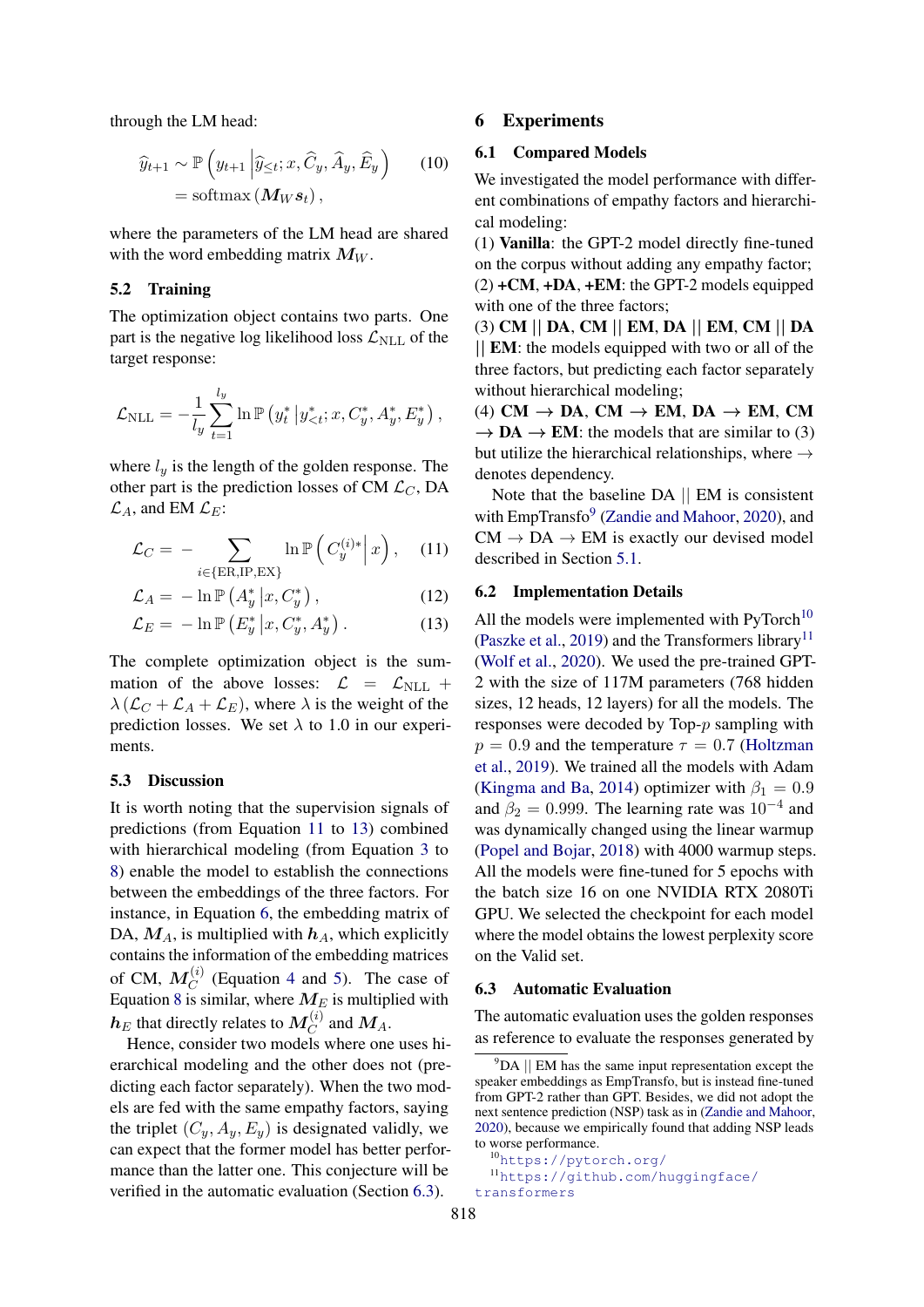<span id="page-6-3"></span>

|                   | <b>Models</b>                      | <b>PPL</b> | $B-2$   | $R-L$    | Greedy   |
|-------------------|------------------------------------|------------|---------|----------|----------|
|                   | Vanilla                            | 18.82      | $5.95*$ | 15.00*   | 66.09*   |
|                   | $+CM$                              | 18.21      | $6.67*$ | $17.64*$ | 66.95*   |
|                   | $+DA$                              | 18.01      | $7.18*$ | 18.09*   | $67.35*$ |
|                   | $+EM$                              | 17.88      | $7.51*$ | 18.27*   | 67.78*   |
|                   | $CM \parallel DA$                  | 17.83      | $7.76*$ | 18.85*   | 67.78*   |
| Happy             | $CM \parallel EM$                  | 17.57      | 8.17*   | 19.58*   | 68.25*   |
|                   | $DA \parallel EM$                  | 17.38      | $8.37*$ | 19.91*   | 68.59*   |
|                   | CM    DA    EM                     | 17.26      | 9.21    | 20.75    | 68.86    |
|                   | $CM \rightarrow DA$                | 17.69      | $7.95*$ | 18.96*   | 67.79*   |
|                   | $CM \rightarrow EM$                | 17.45      | $8.04*$ | 19.49*   | 68.08*   |
|                   | $DA \rightarrow EM$                | 17.28      | $8.73*$ | 20.09*   | 68.59*   |
|                   | $CM \rightarrow DA \rightarrow EM$ | 17.02      | 9.44    | 20.76    | 68.92    |
|                   | <b>Vanilla</b>                     | 22.11      | $5.66*$ | 13.75*   | 68.40*   |
|                   | $+CM$                              | 21.44      | $6.65*$ | $17.62*$ | 69.68*   |
|                   | $+DA$                              | 21.34      | $7.11*$ | 17.44*   | 69.67*   |
|                   | $+EM$                              | 21.26      | $6.75*$ | $17.40*$ | 69.63*   |
|                   | $CM \parallel DA$                  | 21.07      | $7.56*$ | $18.41*$ | 70.16*   |
|                   | $CM \parallel EM$                  | 20.83      | $7.78*$ | 18.97*   | 70.34*   |
| <b>Offmychest</b> | $DA$    $EM$                       | 20.85      | $7.48*$ | 18.49*   | 70.19*   |
|                   | $CM$    DA    EM                   | 20.63      | 8.23    | 19.32    | 70.54    |
|                   | $CM \rightarrow DA$                | 20.87      | $7.70*$ | 18.58*   | $70.33*$ |
|                   | $CM \rightarrow EM$                | 20.72      | $7.71*$ | 18.63*   | $70.31*$ |
|                   | $DA \rightarrow EM$                | 20.68      | $7.89*$ | 18.66*   | $70.25*$ |
|                   | $CM \rightarrow DA \rightarrow EM$ | 20.35      | 8.35    | 19.54    | 70.68    |

Table 2: Results of automatic evaluation. The best results are in bold. DA || EM is consistent with EmpTransfo [\(Zandie and Mahoor,](#page-10-4) [2020\)](#page-10-4). CM  $\rightarrow$  DA  $\rightarrow$  EM is our devised model described in Section [5.1.](#page-4-8) Scores that are significantly worse than the best scores are marked with  $*$  (Student's t-test, *p*-value  $< 0.05$ ).

models. However, when the responses are generated based on the predicted CM / DA / EM, it is not appropriate to compare the generated responses with the reference ones [\(Liu et al.,](#page-9-20) [2016\)](#page-9-20). Thus, in automatic evaluation we only considered the setting where the models are fed with the ground truth empathy factors. The results where the generated responses are based on the predicted factors will be analyzed in the later experiments.

The automatic metrics we adopted include perplexity (PPL), BLEU-2 (B-2) [\(Papineni et al.,](#page-10-17) [2002\)](#page-10-17), ROUGE-L (R-L) [\(Lin,](#page-9-21) [2004\)](#page-9-21), and the BOW Embedding-based [\(Liu et al.,](#page-9-20) [2016\)](#page-9-20) Greedy matching score. The metrics except PPL were calculated with an NLG evaluation toolkit<sup>[12](#page-6-1)</sup> [\(Sharma et al.,](#page-10-18) [2017\)](#page-10-18), where the generated responses were tokenized with  $NLTK^{13}$  $NLTK^{13}$  $NLTK^{13}$  [\(Loper and Bird,](#page-9-22) [2002\)](#page-9-22).

Results are shown in Table [2.](#page-6-3) We analyze the results from the following three perspectives: General Performance Our model achieves the best performance on all the metrics on both doImpact of Empathy Factors The model performance vary from different combinations of empathy factors. First, considering more empathy factors always leads to better performance (e.g., CM  $\rightarrow$  DA  $\rightarrow$  EM  $>$  CM  $\rightarrow$  EM  $>$  +EM  $>$  Vanilla). Second, EM brings the most gains to the model performance among the three factors. It may be because emotion is the most explicit factor that influences empathy expression [\(Sharma et al.,](#page-10-6) [2020\)](#page-10-6). In contrast, CM brings fewer gains than DA and EM. The reason may be that CM provides a highlevel but coarse-grained guidance for empathetic response generation, lacking a fine-grained control like DA or EM. While the responses in the cor-pus of [\(Zhong et al.,](#page-10-7) [2020\)](#page-10-7) are not too long ( $\leq 30$ words), we believe that CM plays an important role in generating longer empathetic responses, which may require the planning of multiple methanisms and more diverse usage of DA and EM.

Impact of Hierarchical modeling We noticed that for almost all the models that adopt multiple empathy factors, hierarchical modeling always leads to better performanc (e.g.,  $CM \rightarrow DA \rightarrow$  $EM > CM \parallel DA \parallel EM$ ,  $DA \rightarrow EM > DA \parallel EM$ . This phenomenon is not trivial because the models with or without hierarchical modeling are all fed with the same empathy factors as the reference responses. It confirms our conjecture in Section [5.2](#page-5-7) that hierarchical modeling can establish the connections between the embeddings of different factors, thus leading to a better capacity of empathy modeling. However, (CM, EM) is an exception. It may be due to that the pair (CM, EM) has a weaker correlation (the lowest manual information, Section [4.5\)](#page-3-4) than other pairs.

#### <span id="page-6-0"></span>6.4 Manual Evaluation

In manual evaluation, the models generate responses based on the empathy factors sampled from the predicted probability distributions. When sampling DA or EM, we used the Top-p filtering with  $p = 0.9$  [\(Holtzman et al.,](#page-9-18) [2019\)](#page-9-18) to ensure the validness of the sampled results.

The manual evaluation is based on pair-wise comparison, and the metrics for manual evaluation include: Fluency (which response has better fluency and readability), Coherence (which response has better coherence and higher relevance to the context), and Empathy (which response shows bet-

<span id="page-6-1"></span><sup>12</sup><https://github.com/Maluuba/nlg-eval>

<span id="page-6-2"></span><sup>13</sup><https://www.nltk.org/>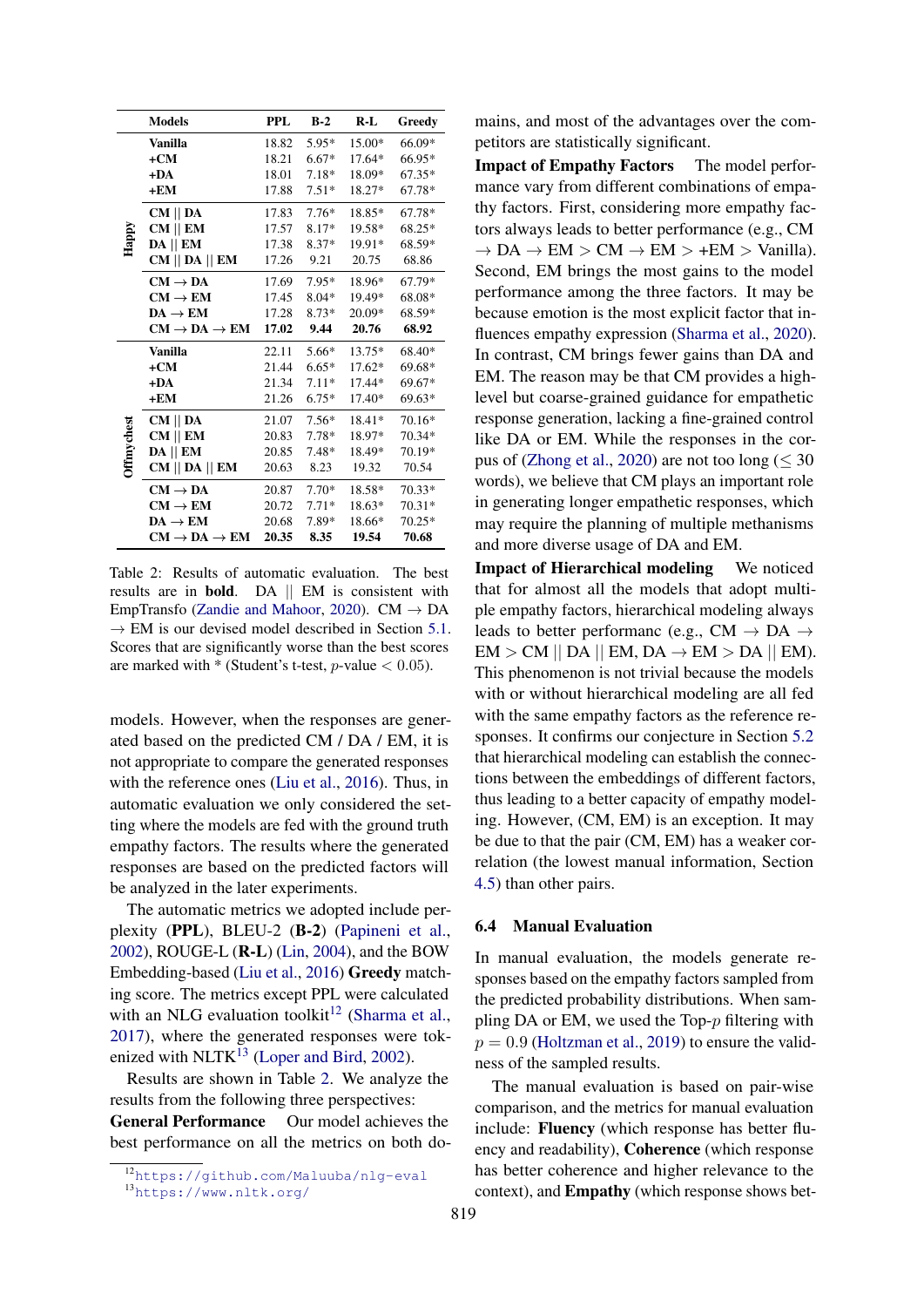<span id="page-7-1"></span>

| <b>Comparisons</b>                 | <b>Metrics</b>  | Win  | <b>Lose</b> | $\kappa$ |
|------------------------------------|-----------------|------|-------------|----------|
| $CM \rightarrow DA \rightarrow EM$ | F <sub>h1</sub> | 33.3 | 34.8        | 0.330    |
| VS.                                | Coh             | 35.3 | 39.3        | 0.431    |
| $DA \rightarrow EM$                | $Emp*$          | 39.3 | 32.3        | 0.402    |
| $CM \rightarrow DA \rightarrow EM$ | Fhi             | 37.3 | 34.5        | 0.383    |
| VS.                                | $Coh*$          | 41.6 | 33.4        | 0.412    |
| $CM$    DA    EM                   | Emp             | 43.4 | 39.6        | 0.416    |
| $DA \rightarrow EM$                | Flu             | 36.2 | 38.5        | 0.381    |
| VS.                                | Coh             | 40.0 | 35.7        | 0.523    |
| $DA$    $EM$                       | Emp             | 44.7 | 42.0        | 0.497    |

Table 3: Results of manual evaluation. Ties are not shown. The metrics with significant gaps are marked with \* (sign test, p-value  $< 0.05$ ).  $\kappa$  denotes Fleiss' Kappa, whose values indicate fair agreement (0.2 <  $\kappa$  < 0.4) or moderate agreement (0.4 <  $\kappa$  < 0.6).

<span id="page-7-2"></span>

| X, Y              |                                          | Acc of $X$   | Prop. | Hits@1/3 of $Y$ |                 |
|-------------------|------------------------------------------|--------------|-------|-----------------|-----------------|
|                   | $CM \parallel DA$<br>$CM \rightarrow DA$ | 69.5<br>70.2 | 68.9  | $46.1*$<br>49.5 | $81.5*$<br>85.1 |
| Happy             | $CM \parallel EM$<br>$CM \rightarrow EM$ | 69.5<br>70.4 | 68.9  | 42.3<br>42.8    | $80.1*$<br>82.7 |
|                   | $DA$    $EM$<br>$DA \rightarrow EM$      | 40.1<br>40.0 | 34.6  | $50.3*$<br>53.5 | $86.5*$<br>89.7 |
|                   | $CM \parallel DA$<br>$CM \rightarrow DA$ | 48.4<br>49.2 | 45.2  | $41.3*$<br>45.9 | $67.9*$<br>75.1 |
| <b>Offmychest</b> | $CM \parallel EM$<br>$CM \rightarrow EM$ | 45.7<br>46.1 | 42.9  | $47.2*$<br>50.3 | $74.2*$<br>77.2 |
|                   | $DA$    $EM$<br>$DA \rightarrow EM$      | 35.0<br>34.9 | 30.7  | $60.5*$<br>70.2 | 84.8*<br>88.3   |

Table 4: Results of the Hits  $@1/3$  of predicting Y given that  $X$  is predicted rightly. "Prop." denotes the proportion of the cases where both models  $X \parallel Y$  and  $X \rightarrow Y$  predict X rightly. Scores that are significantly improved after using hierarchical modeling are marked with  $*$  (sign test, *p*-value  $< 0.001$ ).

ter understanding of the partner's experiences and feelings, and which response expresses empathy in the way that the annotators prefer). The pair-wise comparison is conducted between three pairs of models: (1) CM  $\rightarrow$  DA  $\rightarrow$  EM vs. DA  $\rightarrow$  EM, (2) CM  $\rightarrow$  DA  $\rightarrow$  EM vs. CM || DA || EM, and (3)  $DA \rightarrow EM$  vs. DA || EM. We randomly sampled 100 conversations from each test set of two domains (totally 200), and recruited three workers from Amazon Mechanical Turk for annotation.

Results are shown in Table [3.](#page-7-1) From all the three pairs, we find that the responses generated by these GPT-2-based models have similar fluency. The results of (1) indicate that further considering CM can significantly improve the empathy of generated responses, while the coherence may slightly decrease.

<span id="page-7-3"></span>

|                   | <b>Models</b>                      | <b>CM</b> | DA      | EM      |
|-------------------|------------------------------------|-----------|---------|---------|
|                   | $CM \parallel DA$                  | 69.6*     | $76.2*$ |         |
|                   | $CM \rightarrow DA$                | 79.3      | 83.6    |         |
|                   | $CM \parallel EM$                  | 73.8*     |         | 78.0*   |
|                   | $CM \rightarrow EM$                | 76.6      |         | 82.4    |
| Happy             | $DA$    $EM$                       |           | $77.5*$ | $75.0*$ |
|                   | $DA \rightarrow EM$                |           | 87.3    | 85.7    |
|                   | $CM$    DA    EM                   | $68.5*$   | $70.3*$ | 71.9*   |
|                   | $CM \rightarrow DA \rightarrow EM$ | 76.7      | 83.7    | 81.2    |
|                   | $CM \parallel DA$                  | $61.8*$   | $65.6*$ |         |
|                   | $CM \rightarrow DA$                | 71.4      | 74.8    |         |
|                   | $CM \parallel EM$                  | $65.4*$   |         | $66.1*$ |
| <b>Offmychest</b> | $CM \rightarrow EM$                | 71.1      |         | 74.6    |
|                   | $DA$    $EM$                       |           | 63.7*   | 58.3*   |
|                   | $DA \rightarrow EM$                |           | 79.5    | 75.1    |
|                   | $CM$    DA    EM                   | 59.0*     | $60.8*$ | 58.9*   |
|                   | $CM \rightarrow DA \rightarrow EM$ | 70.7      | 76.2    | 72.6    |

Table 5: Realization scores. All the scores are significantly improved after using hierarchical modeling (sign test, *p*-value  $< 0.00001$ ).

It may be because that the communication mechanisms like interpretation sometimes lead to the responses that are less relevant to the contexts (especially those sharing experiences). The results of (2) and (3) indicate that hierarchical modeling improves the coherence of generated responses. The more empathy factors are modeled, the larger improvement can be obtained.

# <span id="page-7-0"></span>6.5 Further Analysis of Hierarchical modeling

To give further insights of the superiority of hierarchical modeling, we analyzed (1) the prediction and (2) the realization of empathy factors.

**Prediction** For each pair  $(X, Y)$  in (CM, DA), (CM, EM), (DA, EM), we paired the models  $X \parallel Y$ and  $X \to Y$  for comparison. Our purpose is to observe whether the prediction of  $X$  improves that of Y after using hierarchical modeling. Note that when taking the ground truth as reference, it is not appropriate to directly judge the prediction accuracy by comparing  $\hat{Y}$  and  $Y^*$  if  $\hat{X} \neq X^*$ . We thus computed the conditional probability that  $Y$  is predicted rightly given that  $X$  is predicted rightly:  $\mathbb{P}\left(\widehat{Y}=Y^*\right|\widehat{X}=X^*\right).$ 

Results are shown in Table [4.](#page-7-2) While the accuracy of predicting X of X || Y and  $X \to Y$  is close, the prediction of  $Y$  is significantly enhanced by hierarchical modeling. The results demonstrate that hierarchical modeling enables the model to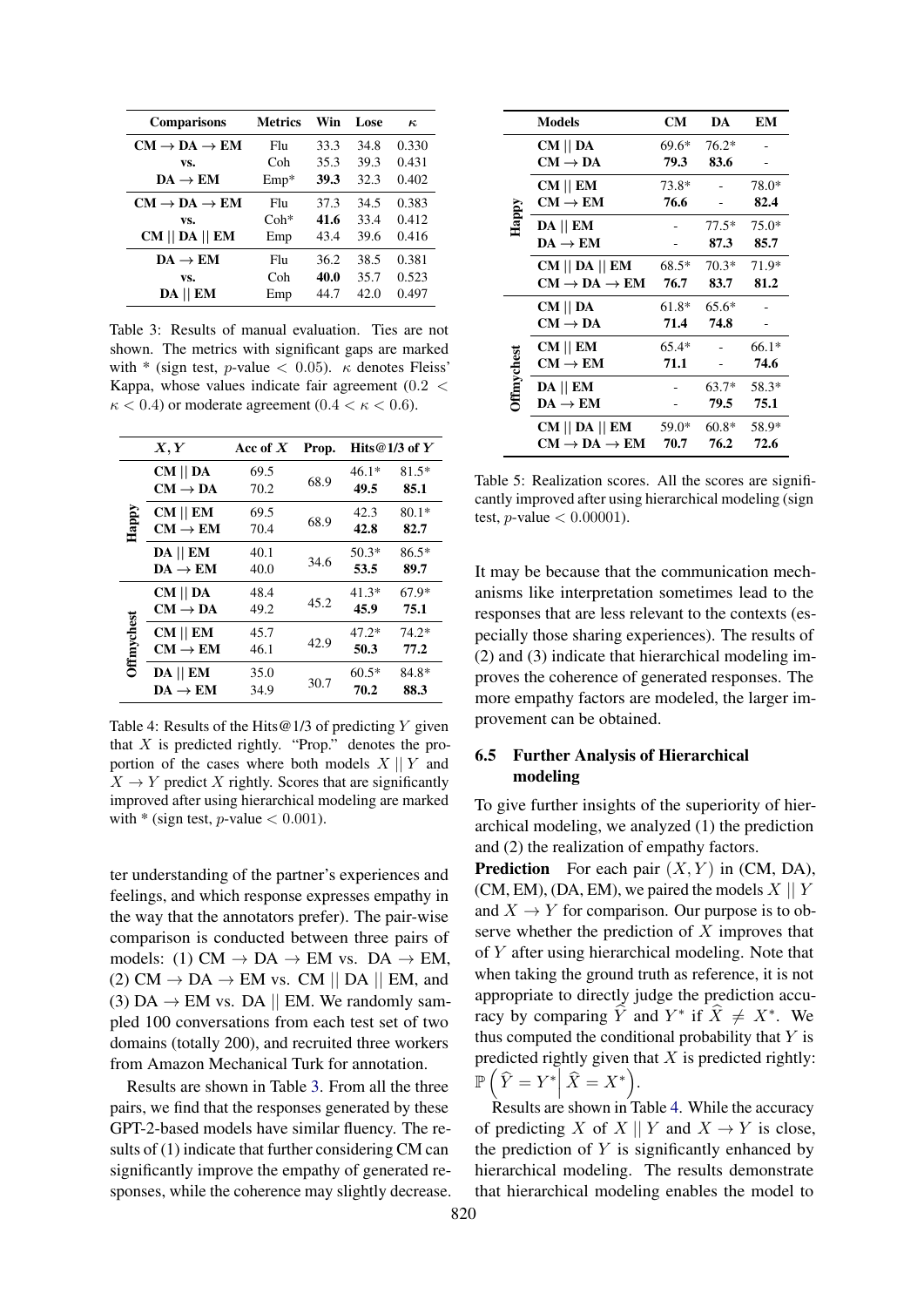select more proper empathy factors.

Realization Recall that in manual evaluation, the models generate a response based on the sampled empathy factors  $\widehat{C}_y$ ,  $\widehat{A}_y$ ,  $\widehat{E}_y$ . To verify whether these factors are well realized, we used the classifiers in Section [4.3](#page-3-5) to identify the empathy factors displayed in the generated responses. Suppose that the identification results are  $Z_y$ ,  $\forall Z \in \{C, A, E\},$ we computed the ratio of  $\hat{Z}_y = \hat{Z}_y$  as the realization score of Z.

Results are shown in Table [5.](#page-7-3) The realization of all the factors is significantly improved by hierarchical modeling. It is intuitive because hierarchical modeling can avoid the cases where the sampled factors are inappropriate or even conflicting, thus reducing the noise of empathy factors in response generation.

## 6.6 Case Study

We show the generated responses with different empathy factors in Figure [4.](#page-8-1) The adoption of the CM *emotional reaction* causes our model to express the same EM *admiration* (*i'm proud of you!*) as  $DA \rightarrow EM$  (*good for you, man!*), while the two models generate the same sentence (*keep it up!*) when taking the DA *encouraging*. However, the further adoption of the CM *interpretation* causes our model to further share its own experiences and feelings (*i have been sober for about 10 years, and it's the best feeling ever*). As a result, with the enhancement of multiple empathy factors, the response generated by our model is more engaging and empathetic while maintaining the coherence.

Besides, we noticed another phenomenon occurring when all the three CMs are adopted. In this case, the three CMs are usually represented separately in different sentences (e.g., *I am so happy for you! I also had tried to be sober but failed. How did you make it?*), which is consistent with the results of empathetic rewriting [\(Sharma et al.,](#page-10-9) [2021\)](#page-10-9). Recall that we add the same CoMAE embeddings for all the tokens in the response during generation (Section [5.1\)](#page-4-8). Such uniform operation seems non-optimal for the nonuniform realization of different CMs, especially when generating a longer empathetic response that contains multiple sentences with different CMs, DAs or EMs. We believe there is still much room of improvement when applying our CoMAE framework to longer response generation, like combining CoMAE's multifactor hierarchical modeling with planning-based

<span id="page-8-1"></span>

you might remember me posting here when i had less than a month sober a little while back. well, yesterday i hit 100 days without alcohol and celebrated by solo hiking my state's tallest mountain!

| Golden                                                      |
|-------------------------------------------------------------|
| ok that is an awesome pic! love it and the story thank you! |
| EМ                                                          |
| you're doing great!                                         |
| $DA \rightarrow EM$                                         |
| good for you, man! keep it up!                              |
| $CM \rightarrow DA \rightarrow EM (Ours)$                   |
| i'm proud of you! i have been sober for about 10 years,     |

*and it's the best feeling ever. keep it up!*

Figure 4: Responses generated with different empathy factors. All the generated responses express the EM *admiration*.  $DA \rightarrow EM$  takes the DA *encouraging*. Ours further adopts the CM *emotional reaction* and *interpretation*.

dialog generation methods [\(Ghazarian et al.,](#page-9-23) [2021\)](#page-9-23).

#### 7 Conclusion

In this paper, we present a multi-factor hierarchical framework CoMAE for empathetic response generation. It contains three key factors of empathy expression: communication mechanism, dialog act and emotion, and models these factors in a hierarchical way. With our devised CoMAE-based model, we empirically demonstrate the effectiveness of these empathy factors, as well as the necessity and importance of hierarchical modeling.

As future work, the CoMAE framework can be naturally extended to more factors that relate to empathy expression, such as persona [\(Zhong et al.,](#page-10-7) [2020\)](#page-10-7), by exploring the hierarchical relationships between different factors.

## Acknowledgments

This work was supported by the NSFC projects (Key project with No. 61936010 and regular project with No. 61876096). This work was also supported by the Guoqiang Institute of Tsinghua University, with Grant No. 2019GQG1 and 2020GQG0005.

#### References

<span id="page-8-0"></span>Scott Brave, Clifford Nass, and Kevin Hutchinson. 2005. Computers that care: investigating the effects of orientation of emotion exhibited by an embodied computer agent. *International journal of humancomputer studies*, 62(2):161–178.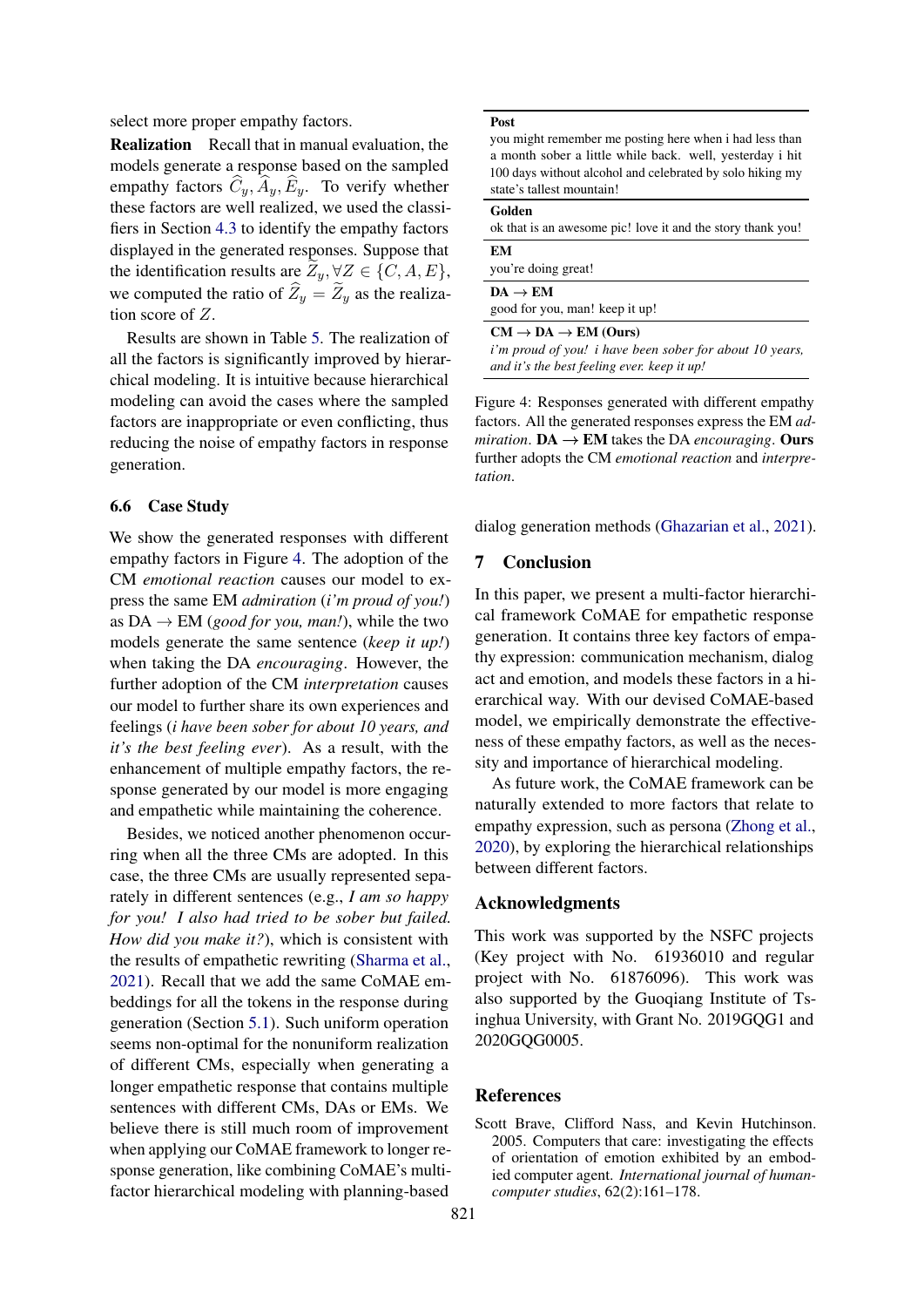- <span id="page-9-13"></span>Patrício Costa, Raquel Alves, Isabel Neto, Pedro Marvao, Miguel Portela, and Manuel Joao Costa. 2014. Associations between medical student empathy and personality: a multi-institutional study. *PloS one*, 9(3):e89254.
- <span id="page-9-6"></span>Mark H Davis et al. 1980. A multidimensional approach to individual differences in empathy. *Journal of Personality and Social Psychology*.
- <span id="page-9-10"></span>Frederique De Vignemont and Tania Singer. 2006. The empathic brain: how, when and why? *Trends in cognitive sciences*, 10(10):435–441.
- <span id="page-9-15"></span>Dorottya Demszky, Dana Movshovitz-Attias, Jeongwoo Ko, Alan Cowen, Gaurav Nemade, and Sujith Ravi. 2020. [GoEmotions: A dataset of fine-grained](https://doi.org/10.18653/v1/2020.acl-main.372) [emotions.](https://doi.org/10.18653/v1/2020.acl-main.372) In *Proceedings of the 58th Annual Meeting of the Association for Computational Linguistics*, pages 4040–4054, Online. Association for Computational Linguistics.
- <span id="page-9-9"></span>Robert Elliott, Arthur C Bohart, Jeanne C Watson, and David Murphy. 2018. Therapist empathy and client outcome: An updated meta-analysis. *Psychotherapy*, 55(4):399.
- <span id="page-9-2"></span>Kathleen Kara Fitzpatrick, Alison Darcy, and Molly Vierhile. 2017. Delivering cognitive behavior therapy to young adults with symptoms of depression and anxiety using a fully automated conversational agent (woebot): a randomized controlled trial. *JMIR mental health*, 4(2):e19.
- <span id="page-9-17"></span>Joseph L Fleiss. 1971. Measuring nominal scale agreement among many raters. *Psychological bulletin*, 76(5):378.
- <span id="page-9-23"></span>Sarik Ghazarian, Zixi Liu, Tuhin Chakrabarty, Xuezhe Ma, Aram Galstyan, and Nanyun Peng. 2021. Discol: Toward engaging dialogue systems through conversational line guided response generation. *arXiv preprint arXiv:2102.02191*.
- <span id="page-9-14"></span>Ursula Hess and Agneta Fischer. 2014. Emotional mimicry: Why and when we mimic emotions. *Social and Personality Psychology Compass*, 8(2):45– 57.
- <span id="page-9-18"></span>Ari Holtzman, Jan Buys, Li Du, Maxwell Forbes, and Yejin Choi. 2019. The curious case of neural text degeneration. In *International Conference on Learning Representations*.
- <span id="page-9-11"></span>Carl Jung. 2016. *Psychological types*. Routledge.
- <span id="page-9-19"></span>Diederik P Kingma and Jimmy Ba. 2014. Adam: A method for stochastic optimization. *arXiv preprint arXiv:1412.6980*.
- <span id="page-9-0"></span>Jonathan Tarter Klein. 1998. *Computer response to user frustration*. Ph.D. thesis, Massachusetts Institute of Technology.
- <span id="page-9-12"></span>Mark R Leary and Ashley Batts Allen. 2011. Personality and persona: Personality processes in selfpresentation. *Journal of personality*, 79(6):1191– 1218.
- <span id="page-9-21"></span>Chin-Yew Lin. 2004. [ROUGE: A package for auto](https://www.aclweb.org/anthology/W04-1013)[matic evaluation of summaries.](https://www.aclweb.org/anthology/W04-1013) In *Text Summarization Branches Out*, pages 74–81, Barcelona, Spain. Association for Computational Linguistics.
- <span id="page-9-4"></span>Zhaojiang Lin, Andrea Madotto, Jamin Shin, Peng Xu, and Pascale Fung. 2019. [MoEL: Mixture of empa](https://doi.org/10.18653/v1/D19-1012)[thetic listeners.](https://doi.org/10.18653/v1/D19-1012) In *Proceedings of the 2019 Conference on Empirical Methods in Natural Language Processing and the 9th International Joint Conference on Natural Language Processing (EMNLP-IJCNLP)*, pages 121–132, Hong Kong, China. Association for Computational Linguistics.
- <span id="page-9-20"></span>Chia-Wei Liu, Ryan Lowe, Iulian Serban, Mike Noseworthy, Laurent Charlin, and Joelle Pineau. 2016. [How NOT to evaluate your dialogue system: An](https://doi.org/10.18653/v1/D16-1230) [empirical study of unsupervised evaluation metrics](https://doi.org/10.18653/v1/D16-1230) [for dialogue response generation.](https://doi.org/10.18653/v1/D16-1230) In *Proceedings of the 2016 Conference on Empirical Methods in Natural Language Processing*, pages 2122–2132, Austin, Texas. Association for Computational Linguistics.
- <span id="page-9-1"></span>K Liu and Rosalind W Picard. 2005. Embedded empathy in continuous, interactive health assessment. In *CHI Workshop on HCI Challenges in Health Assessment*, volume 1, page 3. Citeseer.
- <span id="page-9-3"></span>Siyang Liu, Chujie Zheng, Orianna Demasi, Sahand Sabour, Yu Li, Zhou Yu, Yong Jiang, and Minlie Huang. 2021. Towards emotional support dialog systems. In *Proceedings of the 59th annual meeting of the Association for Computational Linguistics*.
- <span id="page-9-16"></span>Yinhan Liu, Myle Ott, Naman Goyal, Jingfei Du, Mandar Joshi, Danqi Chen, Omer Levy, Mike Lewis, Luke Zettlemoyer, and Veselin Stoyanov. 2019. Roberta: A robustly optimized bert pretraining approach. *arXiv preprint arXiv:1907.11692*.
- <span id="page-9-22"></span>Edward Loper and Steven Bird. 2002. Nltk: the natural language toolkit. *arXiv preprint cs/0205028*.
- <span id="page-9-5"></span>Navonil Majumder, Pengfei Hong, Shanshan Peng, Jiankun Lu, Deepanway Ghosal, Alexander Gelbukh, Rada Mihalcea, and Soujanya Poria. 2020. [MIME: MIMicking emotions for empathetic re](https://doi.org/10.18653/v1/2020.emnlp-main.721)[sponse generation.](https://doi.org/10.18653/v1/2020.emnlp-main.721) In *Proceedings of the 2020 Conference on Empirical Methods in Natural Language Processing (EMNLP)*, pages 8968–8979, Online. Association for Computational Linguistics.
- <span id="page-9-7"></span>Becky Lynn Omdahl. 2014. *Cognitive appraisal, emotion, and empathy*. Psychology Press.
- <span id="page-9-8"></span>Ana Paiva, Iolanda Leite, Hana Boukricha, and Ipke Wachsmuth. 2017. Empathy in virtual agents and robots: a survey. *ACM Transactions on Interactive Intelligent Systems (TiiS)*, 7(3):1–40.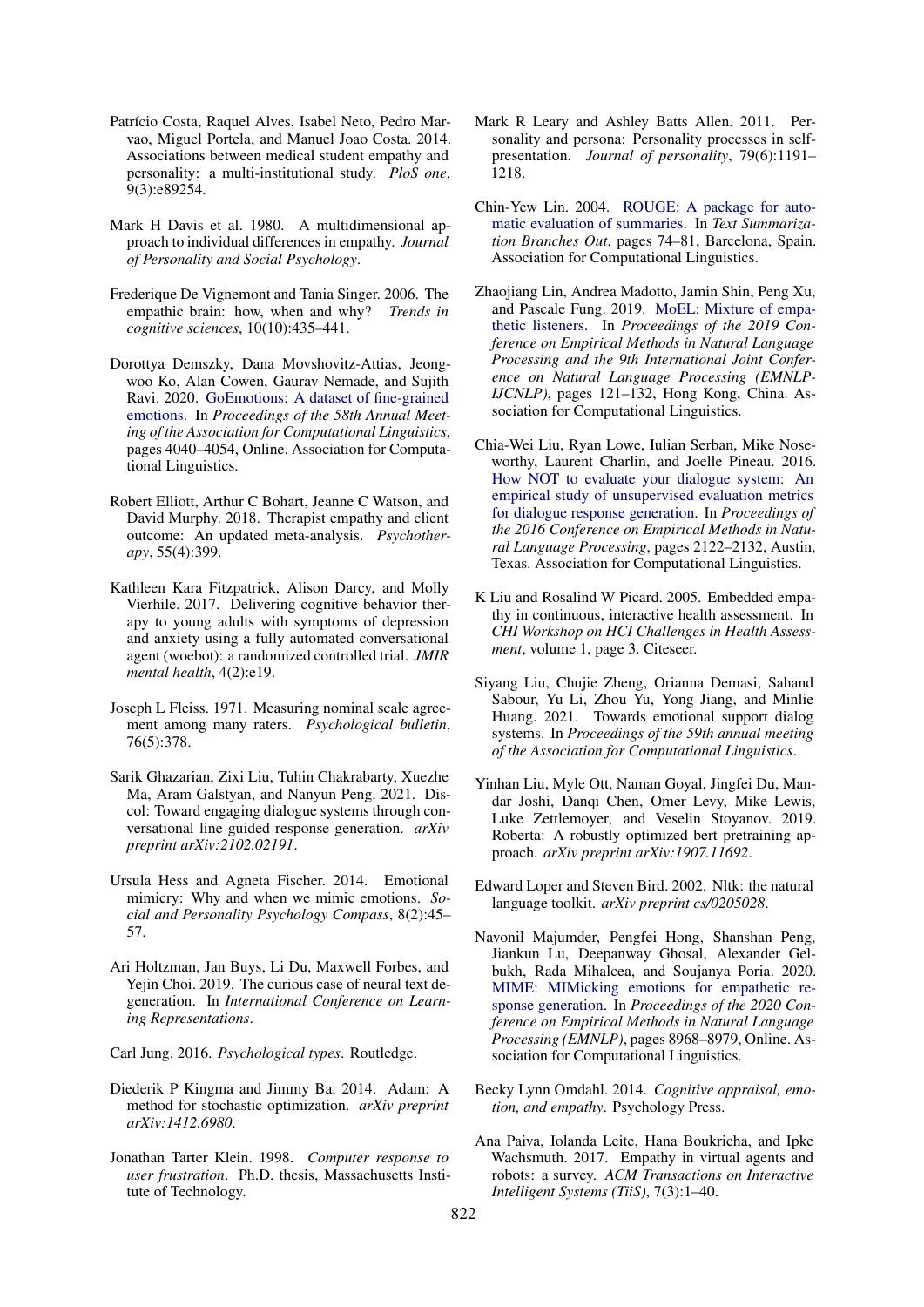- <span id="page-10-17"></span>Kishore Papineni, Salim Roukos, Todd Ward, and Wei-Jing Zhu. 2002. [Bleu: a method for automatic eval](https://doi.org/10.3115/1073083.1073135)[uation of machine translation.](https://doi.org/10.3115/1073083.1073135) In *Proceedings of the 40th Annual Meeting of the Association for Computational Linguistics*, pages 311–318, Philadelphia, Pennsylvania, USA. Association for Computational Linguistics.
- <span id="page-10-14"></span>Adam Paszke, Sam Gross, Francisco Massa, Adam Lerer, James Bradbury, Gregory Chanan, Trevor Killeen, Zeming Lin, Natalia Gimelshein, Luca Antiga, Alban Desmaison, Andreas Kopf, Edward Yang, Zachary DeVito, Martin Raison, Alykhan Tejani, Sasank Chilamkurthy, Benoit Steiner, Lu Fang, Junjie Bai, and Soumith Chintala. 2019. [Pytorch:](https://proceedings.neurips.cc/paper/2019/file/bdbca288fee7f92f2bfa9f7012727740-Paper.pdf) [An imperative style, high-performance deep learn](https://proceedings.neurips.cc/paper/2019/file/bdbca288fee7f92f2bfa9f7012727740-Paper.pdf)[ing library.](https://proceedings.neurips.cc/paper/2019/file/bdbca288fee7f92f2bfa9f7012727740-Paper.pdf) In *Advances in Neural Information Processing Systems*, volume 32, pages 8026–8037. Curran Associates, Inc.
- <span id="page-10-16"></span>Martin Popel and Ondřej Bojar. 2018. Training tips for the transformer model. *The Prague Bulletin of Mathematical Linguistics*, 110(1):43–70.
- <span id="page-10-12"></span>Alec Radford, Karthik Narasimhan, Tim Salimans, and Ilya Sutskever. 2018. Improving language understanding by generative pre-training.
- <span id="page-10-8"></span>Alec Radford, Jeffrey Wu, Rewon Child, David Luan, Dario Amodei, and Ilya Sutskever. 2019. Language models are unsupervised multitask learners. *OpenAI blog*, 1(8):9.
- <span id="page-10-3"></span>Hannah Rashkin, Eric Michael Smith, Margaret Li, and Y-Lan Boureau. 2019. [Towards empathetic open](https://doi.org/10.18653/v1/P19-1534)[domain conversation models: A new benchmark and](https://doi.org/10.18653/v1/P19-1534) [dataset.](https://doi.org/10.18653/v1/P19-1534) In *Proceedings of the 57th Annual Meeting of the Association for Computational Linguistics*, pages 5370–5381, Florence, Italy. Association for Computational Linguistics.
- <span id="page-10-1"></span>Hannah Read. 2019. A typology of empathy and its many moral forms. *Philosophy Compass*, 14(10):e12623.
- <span id="page-10-10"></span>Nadine R Richendoller and James B Weaver III. 1994. Exploring the links between personality and empathic response style. *Personality and individual Differences*, 17(3):303–311.
- <span id="page-10-0"></span>Babette Rothschild. 2006. *Help for the helper: The psychophysiology of compassion fatigue and vicarious trauma*. WW Norton & Company.
- <span id="page-10-9"></span>Ashish Sharma, Inna W Lin, Adam S Miner, David C Atkins, and Tim Althoff. 2021. Towards facilitating empathic conversations in online mental health support: A reinforcement learning approach. In *The World Wide Web Conference*.
- <span id="page-10-6"></span>Ashish Sharma, Adam Miner, David Atkins, and Tim Althoff. 2020. [A computational approach to un](https://doi.org/10.18653/v1/2020.emnlp-main.425)[derstanding empathy expressed in text-based men](https://doi.org/10.18653/v1/2020.emnlp-main.425)[tal health support.](https://doi.org/10.18653/v1/2020.emnlp-main.425) In *Proceedings of the 2020 Conference on Empirical Methods in Natural Language Processing (EMNLP)*, pages 5263–5276, Online. Association for Computational Linguistics.
- <span id="page-10-18"></span>Shikhar Sharma, Layla El Asri, Hannes Schulz, and Jeremie Zumer. 2017. Relevance of unsupervised metrics in task-oriented dialogue for evaluating natural language generation. *arXiv preprint arXiv:1706.09799*.
- <span id="page-10-11"></span>Hao Sun, Zhenru Lin, Chujie Zheng, Siyang Liu, and Minlie Huang. 2021. Psyqa: A chinese dataset for generating long counseling text for mental health support. In *Findings of the Association for Computational Linguistics: ACL 2021*.
- <span id="page-10-13"></span>Anuradha Welivita and Pearl Pu. 2020. [A taxon](https://www.aclweb.org/anthology/2020.coling-main.429)[omy of empathetic response intents in human so](https://www.aclweb.org/anthology/2020.coling-main.429)[cial conversations.](https://www.aclweb.org/anthology/2020.coling-main.429) In *Proceedings of the 28th International Conference on Computational Linguistics*, pages 4886–4899, Barcelona, Spain (Online). International Committee on Computational Linguistics.
- <span id="page-10-15"></span>Thomas Wolf, Lysandre Debut, Victor Sanh, Julien Chaumond, Clement Delangue, Anthony Moi, Pierric Cistac, Tim Rault, Remi Louf, Morgan Funtowicz, Joe Davison, Sam Shleifer, Patrick von Platen, Clara Ma, Yacine Jernite, Julien Plu, Canwen Xu, Teven Le Scao, Sylvain Gugger, Mariama Drame, Quentin Lhoest, and Alexander Rush. 2020. [Trans](https://doi.org/10.18653/v1/2020.emnlp-demos.6)[formers: State-of-the-art natural language process](https://doi.org/10.18653/v1/2020.emnlp-demos.6)[ing.](https://doi.org/10.18653/v1/2020.emnlp-demos.6) In *Proceedings of the 2020 Conference on Empirical Methods in Natural Language Processing: System Demonstrations*, pages 38–45, Online. Association for Computational Linguistics.
- <span id="page-10-4"></span>Rohola Zandie and Mohammad H Mahoor. 2020. Emptransfo: A multi-head transformer architecture for creating empathetic dialog systems. *arXiv preprint arXiv:2003.02958*.
- <span id="page-10-7"></span>Peixiang Zhong, Chen Zhang, Hao Wang, Yong Liu, and Chunyan Miao. 2020. [Towards persona-based](https://doi.org/10.18653/v1/2020.emnlp-main.531) [empathetic conversational models.](https://doi.org/10.18653/v1/2020.emnlp-main.531) In *Proceedings of the 2020 Conference on Empirical Methods in Natural Language Processing (EMNLP)*, pages 6556–6566, Online. Association for Computational Linguistics.
- <span id="page-10-5"></span>Hao Zhou, Minlie Huang, Tianyang Zhang, Xiaoyan Zhu, and Bing Liu. 2018a. Emotional chatting machine: Emotional conversation generation with internal and external memory. In *Proceedings of the AAAI Conference on Artificial Intelligence*.
- <span id="page-10-2"></span>Li Zhou, Jianfeng Gao, Di Li, and Heung-Yeung Shum. 2018b. The design and implementation of xiaoice, an empathetic social chatbot. *arXiv preprint arXiv:1812.08989*.